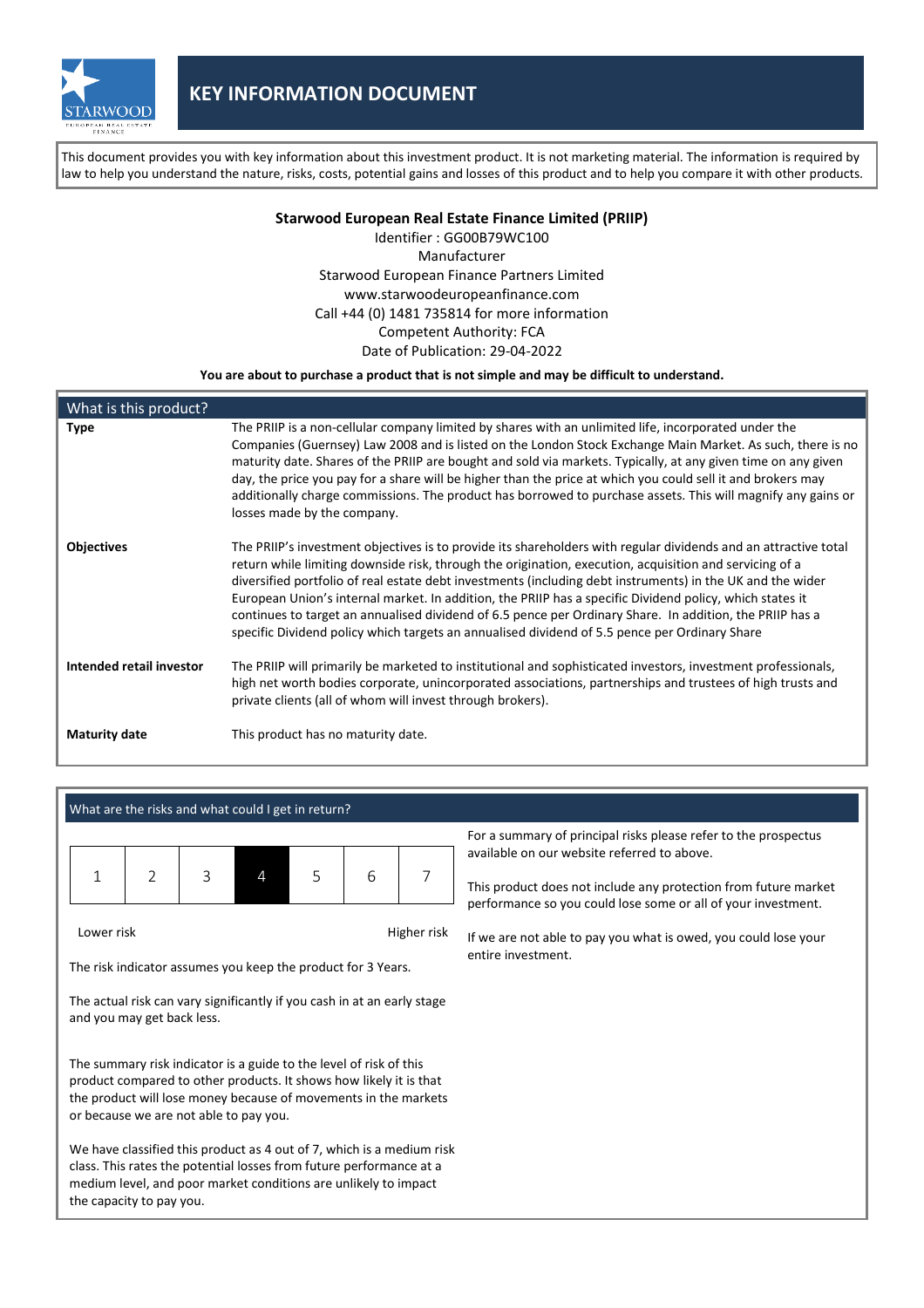| Investment GBP 10 000      |                                     |           |             |             |
|----------------------------|-------------------------------------|-----------|-------------|-------------|
| Scenarios                  | 1 Year                              | 2 Years   | 3 Years     |             |
| <b>Stress scenario</b>     | What you might get back after costs | 848.90    | 4 9 2 9 . 3 | 4 1 1 8 . 7 |
|                            | Average return each year            | $-91.51%$ | $-29.79\%$  | $-25.60\%$  |
| Unfavourable scenario      | What you might get back after costs | 8 142.5   | 7542.1      | 7 146.4     |
|                            | Average return each year            | $-18.58%$ | $-13.15%$   | $-10.59%$   |
| <b>Moderate scenario</b>   | What you might get back after costs | 10 187.7  | 10 380.4    | 10 576.1    |
|                            | Average return each year            | 1.88%     | 1.88%       | 1.88%       |
| <b>Favourable scenario</b> | What you might get back after costs | 12 750.0  | 14 290.7    | 15 656.0    |
|                            | Average return each year            | 27.50%    | 19.54%      | 16.12%      |

This table shows the money you could get back over the next 3 Years, under different scenarios, assuming that you invest 10 000 GBP.

The scenarios shown illustrate how your investment could perform. You can compare them with the scenarios of other products.

The scenarios presented are an estimate of future performance based on evidence from the past on how the value of this investment varies, and are not an exact indicator. What you get will vary depending on how the market performs and how long you keep the investment/product.

The stress scenario shows what you might get back in extreme market circumstances, and it does not take into account the situation where we are not able to pay you.

The figures shown include all the costs of the product itself, but may not include all the costs that you pay to your advisor or distributor. The figures do not take into account your personal tax situation, which may also affect how much you get back.

## What happens if Starwood European Finance Partners Limited is unable to pay out?

The value of the shares in the product is directly impacted by the solvency status of Starwood European Real Estate Finance Limited. There are no investor compensation or guarantee schemes available to investors should the product be unable to pay out.

## What are the costs?

The Reduction in Yield (RIY) shows what impact the total costs you pay will have on the investment return you might get. The total costs take into account one-off, ongoing and incidental costs.

The amounts shown here are the cumulative costs of the product itself, for three different holding periods. They include potential early exit penalties. The figures assume you invest 10 000 GBP. The figures are estimates and may change in the future.

# **Costs over time**

The person selling you or advising you about this product may charge you other costs. If so, this person will provide you with information about these costs, and show you the impact that all costs will have on your investment over time.